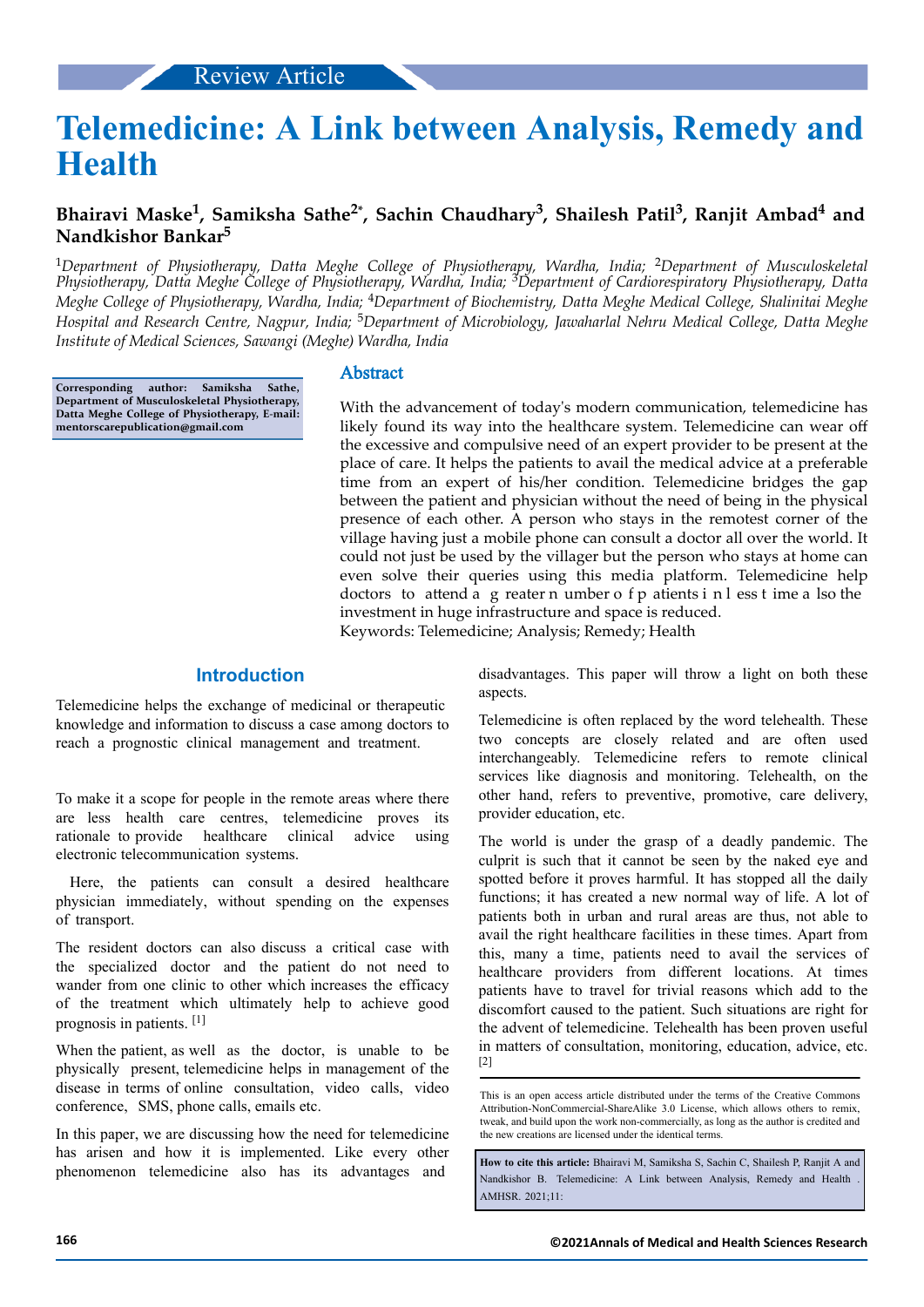#### **Patient Situation**

There are cases where the patient situation is such that there is no one to carry them to the hospital facility because of their condition. Such patients can avail the help of telemedicine services. Through telemedicine, they can either get consultations on the video/audio conferencing platforms or arrange for facilities from the hospital where they can get home visits or transport arrangement to the hospital and back. Also, due to the frequent lockdowns and COVID situation, a lot of patients needing physiotherapy are not able to visit the clinics. Sometimes one provider might need to get some advice from an expert to treat his/her patient. In such a situation the doctor can arrange a three way conference for the expert, patient, and himself so that the treatment goes in the best possible direction. [3]

## **COVID Patients**

Physiotherapy has been proven useful in the cure and rehabilitation of patients suffering from COVID-19. To break the virus chain and keep the caregivers safe, it is important that the contact between the infected patients and the caregivers is minimal. Telemedicine is a way to highest efficiency in this scenario. [2]

### **Discussion**

Telemedicine and telehealth make sure that the patient gets the best possible care. It makes sure that patient is able to receive the best possible health care with the help of the physician on the other side of the phone or screen. Many times, experts consult with surgeons on difficult surgeries and help them perform critical procedures without the need of actually being there. The travel stress and exhaustion reduce for the experts and a greater number of patients avail their expertise. [4-6]

If the telemedicine infrastructure is well invested in, then the doctors and nurses can easily avail the patient demographics, history, and other relevant things, which in turn will help them treat the patient better.

Though telemedicine is very useful, the major concern in it arises due to the need for robust infrastructure and basic knowledge of the usage of the system. Many a time the patients are old, illiterate, or do not, altogether, have the access to the devices needed in this process. This can create a major hurdle in the use of telemedicine technology.

The other major hurdle is cost. Most devices are costly for implementation in smaller healthcare facilities. This discourages the hospital management to weigh the importance of telemedicine. Also, some illnesses require a face to face interaction between the physician and the patient. Certain things in the diagnostics procedure and clinical examinations require feeling the patient's skin, colour, palpation, and texture. These things are difficult to be done when using telemedicine.  $[6,7]$ 

The personal connection that happens between the caregiver and patient is also absent in the case of telemedicine. But the advantages are far too many to ignore this idea.

The best way to implement the telemedicine and telehealth infrastructure is by giving basic training to the physicians and nurses during the schooling. The patients and their family members, close friends, roommates should also be educated about the usage of the technology. Also, IT professionals should make sure that the User Interface (UI) is as user friendly and accessible as possible. Security measures should also be considered so that the patient data is not compromised. [6,7]

The advent of newer communication technologies and the internet has seen a boom in all the possible industries. The more this will be accepted in healthcare the better care can be provided to the patients. In physiotherapy, most patients are going through rehabilitation after critical surgeries, accidents, and injuries. [8,9] The patients have to visit the facilities even when it is a very uncomfortable and traumatic experience for them. Some patients choose not to go through physiotherapy altogether because they do not have aid to bring them to the facilities. Telemedicine can help such patients to a great extent. [10-13] The need of telehealth is evident from a number of global burden of disease studies. [14-17] Some of the related studies were reviewed. [18-20] The physicians can give online consultations to such patients which will make sure both the provider and the patient are in benefit. [8,10]

#### **Conclusion**

Telemedicine is a boon in these COVID times. In a time where we are losing a lot of patients and doctors to the deadly coronavirus, this technology ensures minimal possible contact and is helpful in breaking the virus chain. Therefore, authorities should invest in the technology and reap the benefits before losing unnecessary patient and caregiver lives.

#### **References**

- 1. <https://vsee.com/what-is-telemedicine/>
- 2. Hoffman D. Increasing access to care: Telehealth during COVID-19. J Law Biosci. 2020;7:1-11.
- 3. Richards B, Colman AW, Hollingsworth RA. The current and future role of the internet in patient education. Int J Med Inform. 1998;50:279–285.
- 4. https://www.americantelemed.org/ata -news/what-istelemedicine-exactly/
- 5. Alvandi M. Telemedicine and its role in revolutionizing healthcare delivery. AJMC. 2017;5:1-5.
- 6. Almathami HK, Win KT, Gjorgievska VE. Barriers and facilitators that influence telemedicine-based, real-time, online consultation at patients' homes: Systematic literature review. J Med Internet Res. 2020;22:16-24.
- 7. Hjelm NM. Benefits and drawbacks of telemedicine. J Telemed Telecare. 2005;11:60–70
- 8. Dasgupta A, Deb S. Telemedicine: A new horizon in public health in India. [Indian J Community Med.](https://www.ncbi.nlm.nih.gov/pmc/articles/PMC2782224/) 2008;33:3–8.